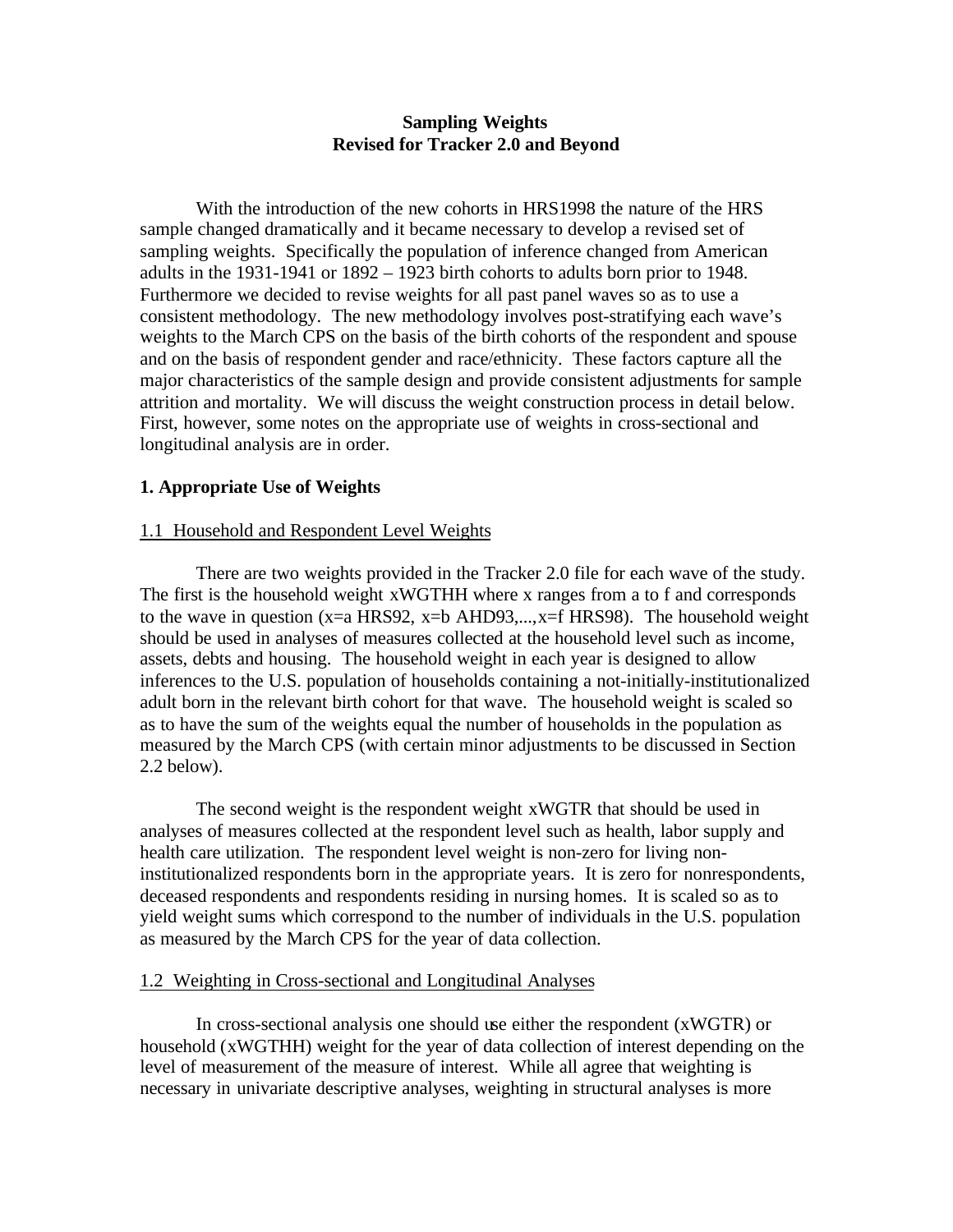controversial and the user should probably conform to "best practice" for his or her discipline.

In longitudinal analyses the user needs to make choices about whether to weight and if so whether to use the base-year weight or the terminal-year weight. The terminalyear weight is appropriate for retrospective analysis where the goal is to model or describe the histories of individuals or households who were in the population as of the terminal year. An analysis of saving using the first difference in net worth as its measure is an example of such a retrospective analysis. When it is possible for new units to enter the sample at different waves, the user needs consider the implications of differential leftcensoring. Terminal-year weighting does not correct for differential left censoring.

The base-year weight is more appropriate for prospective analyses where the goal is to model or describe the future experiences of the base-year population. Most eventhistory models are of this nature. In these models we take a sample of individuals or households "at risk" and follow them through time until either the event of interest occurs or observation ceases. We should note that in these analyses the impact of sample attrition needs to be considered. Base-year weighting does not correct for attrition and this attrition may result in serious biases if the attrition propensity is correlated with the propensity to experience the event of interest (see, e.g., Hill, 1997, or the special edition of the Journal of Human Resources on attrition in panel studies for methods of correcting for attrition bias).

## 1.3 Weighting the Dead and the Institutionalized

Because we are post-stratifying to the CPS and because it contains only living noninstitutionalized individuals, a zero respondent-level weight is given for the dead and the institutionalized. This means that users wishing to analyze the dead or institutionalized will have to assign a positive weight to them. If death or institutionalization are among the outcomes of an event-history model then the base-year weighting option noted above should be used. If, on the other hand, one is using the dead and institutionalized in cross sectional analysis the respondent level weight for the wave prior to death or institutionalization can be used.

# **2. Weight Construction and Processing**

Weight construction is a two-step process. The first step is to create a set of poststratified household weights using the initial sampling probabilities and the birth years and race/ethnicity of the male and female household members. The second step is to use the newly created household weights to construct post-stratified respondent-level weights.

At both stages post-stratification is accomplished by constructing tables of the form given below for both the HRS and the CPS samples. Care must be taken that the sample definitions and treatment of cases is identical (or as close to identical as possible) in the two samples. Once the household grids are created the household weight is calculated according to: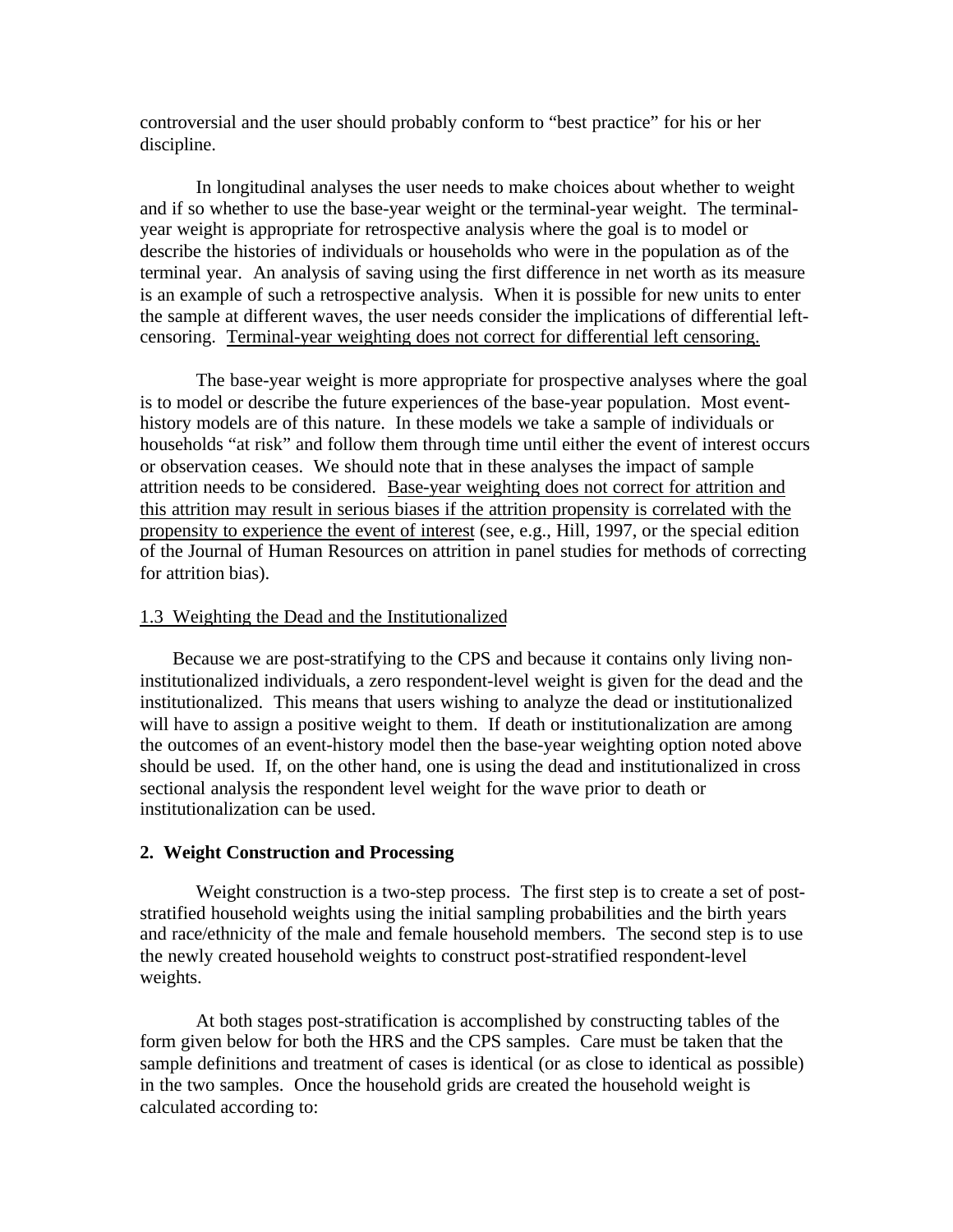$$
W_{j\in k} = W^l_{h(j\in k)} \frac{\displaystyle\sum_{n\in k} W^{CPS}_n}{\displaystyle\sum_{j\in k} W^l_{h(j)}}
$$

where  $W^1_{h(I)}$  is the initial-wave post-stratified household weight of the h(j)<sup>th</sup> household and  $W^{CPS}$ <sub>n</sub> is the household weight of CPS case n in cell k. For the War Babies cohort we used the average HRS household weight for the sample segment in which the War Baby resided. When this was missing (i.e. when there were no HRS1 households in the segment or when the case was in the CODA enrollment cohort) we used the overall mean HRS1 weight adjusted for the appropriate subsampling rate of the enrollment cohort.

| $(0.001)$ can race/eminitity group) |                                 |                                 |                                 |                                   |                              |                                   |  |  |  |  |
|-------------------------------------|---------------------------------|---------------------------------|---------------------------------|-----------------------------------|------------------------------|-----------------------------------|--|--|--|--|
|                                     | Male Cohort                     |                                 |                                 |                                   |                              |                                   |  |  |  |  |
| Female                              | No.                             | 1890 - 1923                     | $1924 - 1930$                   | $1931 - 1941$                     | $1942 - 1947$                | $1948 +$                          |  |  |  |  |
| Cohort                              | Male                            |                                 |                                 |                                   |                              |                                   |  |  |  |  |
| No Female                           | $\overline{0}$                  | $\sum w_i^{hh}$<br>$i \in c$    | $\sum_{i}w_i^{hh}$<br>$i \in c$ | $\sum_{}^{}W_i^{hh}$<br>$i \in c$ | $\sum w_i^{hh}$<br>$i \in c$ | $\sum_{}^{}W_i^{hh}$<br>$i \in c$ |  |  |  |  |
| 1890 - 1923                         | $\sum w_i^{hh}$<br>$i \in c$    | $\sum w_i^{hh}$<br>$i \in c$    | $\sum_{i}w_i^{hh}$<br>$i \in c$ | $\sum w_i^{hh}$<br>$i \in c$      | $\sum w_i^{hh}$<br>$i \in c$ | $\sum_{i}w_i^{hh}$<br>$i \in c$   |  |  |  |  |
| $1924 - 1930$                       | $\sum w_i^{hh}$<br>$i \in c$    | $\sum w_i^{hh}$<br>$i \in c$    | $\sum_{i}w_i^{hh}$<br>$i \in c$ | $\sum w_i^{hh}$<br>$i \in c$      | $\sum w_i^{hh}$<br>$i \in c$ | $\sum w_i^{hh}$<br>$i \in c$      |  |  |  |  |
| $1931 - 1941$                       | $\sum_{i}w_i^{hh}$<br>$i \in c$ | $\sum_{i}w_i^{hh}$<br>$i \in c$ | $\sum_{i}w_i^{hh}$<br>$i \in c$ | $\sum_{i}w_i^{hh}$<br>$i \in c$   | $\sum w_i^{hh}$<br>$i \in c$ | $\sum_{i}w_i^{hh}$<br>$i \in c$   |  |  |  |  |
| $1942 - 1947$                       | $\sum_{i}w_i^{hh}$<br>$i \in c$ | $\sum w_i^{hh}$<br>$i \in c$    | . $w_i^{hh}$<br>$i \in c$       | $\sum_{i}w_i^{hh}$<br>$i \in c$   | $\sum w_i^{hh}$<br>$i \in c$ | $\sum_{i}w_i^{hh}$<br>$i \in c$   |  |  |  |  |
| $1948 +$                            | $\sum w_i^{hh}$<br>$i \in c$    | $\sum w_i^{hh}$<br>$i \in c$    | $\sum_{i}w_i^{hh}$<br>$i \in c$ | $\sum_{i}w_i^{hh}$<br>$i \in c$   | $\sum w_i^{hh}$<br>$i \in c$ | $\Omega$                          |  |  |  |  |

## **Household Stratification Grid (One for each race/ethnicity group)**

# 2.2 Modifications of CPS Households

The basic sampling unit in the HRS sample is the age eligible economic unit that consists of at least one age-eligible individual and his/her spouse. When more than one economic unit was found in a household we randomly selected one and ignored the others. The basic sampling unit in the CPS is the household that can contain primary family members, subfamilies, primary individuals (unrelated persons) and secondary individuals. Any of these sub-household types could correspond to an HRS economic unit.

The first step in modifying the CPS households to correspond more closely to HRS economic units is to break the CPS households up into distinct sub-households. Primary families were separated from subfamilies and primary and secondary individuals were consolidated into new subhousehold units.

A second major difference in HRS and CPS is in the treatment of unmarried opposite gender couples. CPS imposes stricter rules in defining partners than does HRS.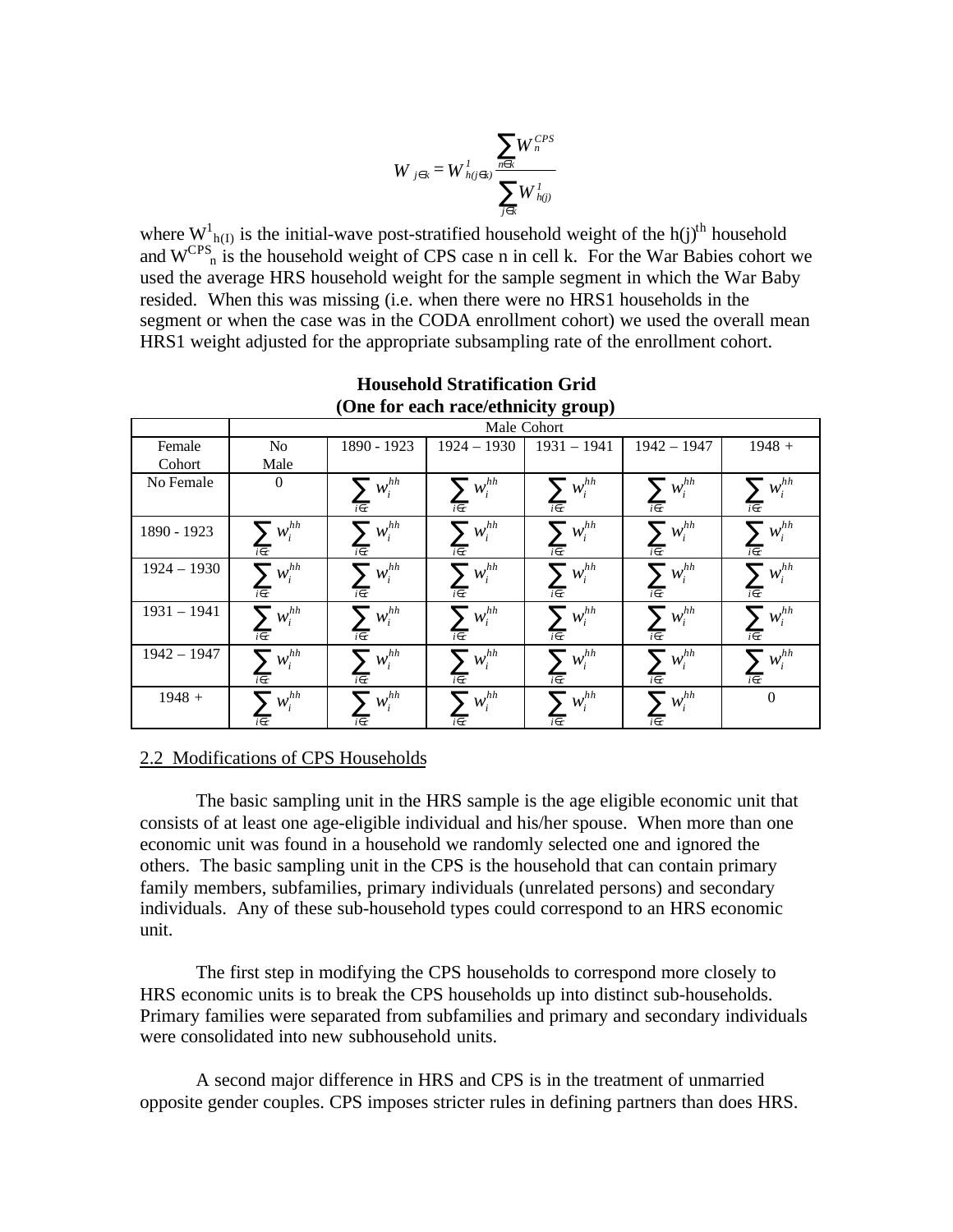In the CPS it is quite common for opposite gender individuals living in a partnership to be counted as a primary individual and an unrelated secondary individual. Before we estimated the weight-sums for the CPS we coupled opposite sex unrelated individuals whose ages were within 20 years of each other's. This rule resulted in a very close correspondence between HRS and CPS in the counts of unmarried opposite sex couples. In the HRS 5.16% of unmarried individuals are in (age-eligible) couples compared to 5.19% in the CPS.

# 2.3 Respondent Level Table Definitions

The respondent-level tables are similar to the household-level tables and are defined on the basis of respondent cohort, whether married, spouse cohort, gender and race. For each of the six gender-race groups we begin by defining a table of the form:

| WHILE Males (Cases as 01 Jan 14, 1999) |                                   |                  |                  |                  |                  |                  |  |  |  |  |  |
|----------------------------------------|-----------------------------------|------------------|------------------|------------------|------------------|------------------|--|--|--|--|--|
|                                        | Marital Status /<br>Spouse Cohort |                  |                  |                  |                  |                  |  |  |  |  |  |
| Respondent<br>Cohort                   | No Spouse                         | $1890 -$<br>1923 | $1924 -$<br>1930 | $1931 -$<br>1941 | $1942 -$<br>1947 | $1948 -$<br>1980 |  |  |  |  |  |
| 1890 - 1923                            | 458                               | 744              | 356              | 96               | 7                | 6                |  |  |  |  |  |
| 1924 - 1930                            | 204                               | 60               | 592              | 529              | 13               | 9                |  |  |  |  |  |
| 1931 - 1941                            | 424                               | 12               | 71               | 1482             | 677              | 224              |  |  |  |  |  |
| 1942 - 1947                            | 136                               | $\overline{2}$   |                  | 100              | 348              | 315              |  |  |  |  |  |

#### **Unweighted HRS98 Case Counts White Males (Cases as of Jan 14, 1999)**

One point that may not be completely obvious is that in the absence of inter-racial partnerships (and ignoring the unmarried column) the male and female tables for each race/ethnic group would be symmetrical around the main diagonal. There are, however, enough mixed race partners to destroy this symmetry. The practical implication of this is that the weighting scheme is sensitive not just to the respondent's own cohort, age, marital status and race/ethnicity but also to the age and race/ethnicity of the 'spouse'.

A final point that needs to be mentioned is that age-ineligible respondents do not fit in any of the six gender x race/ethnicity tables of the above form and are assigned an individual weight of zero.

# 2.3 Definition of Birth Cohort, Race and Ethnicity

For most individuals birth year is reported quite accurately. There is enough measurement error in birth year, however, that reports gathered in different waves vary. To prevent individuals from entering and leaving the age-eligible sample because of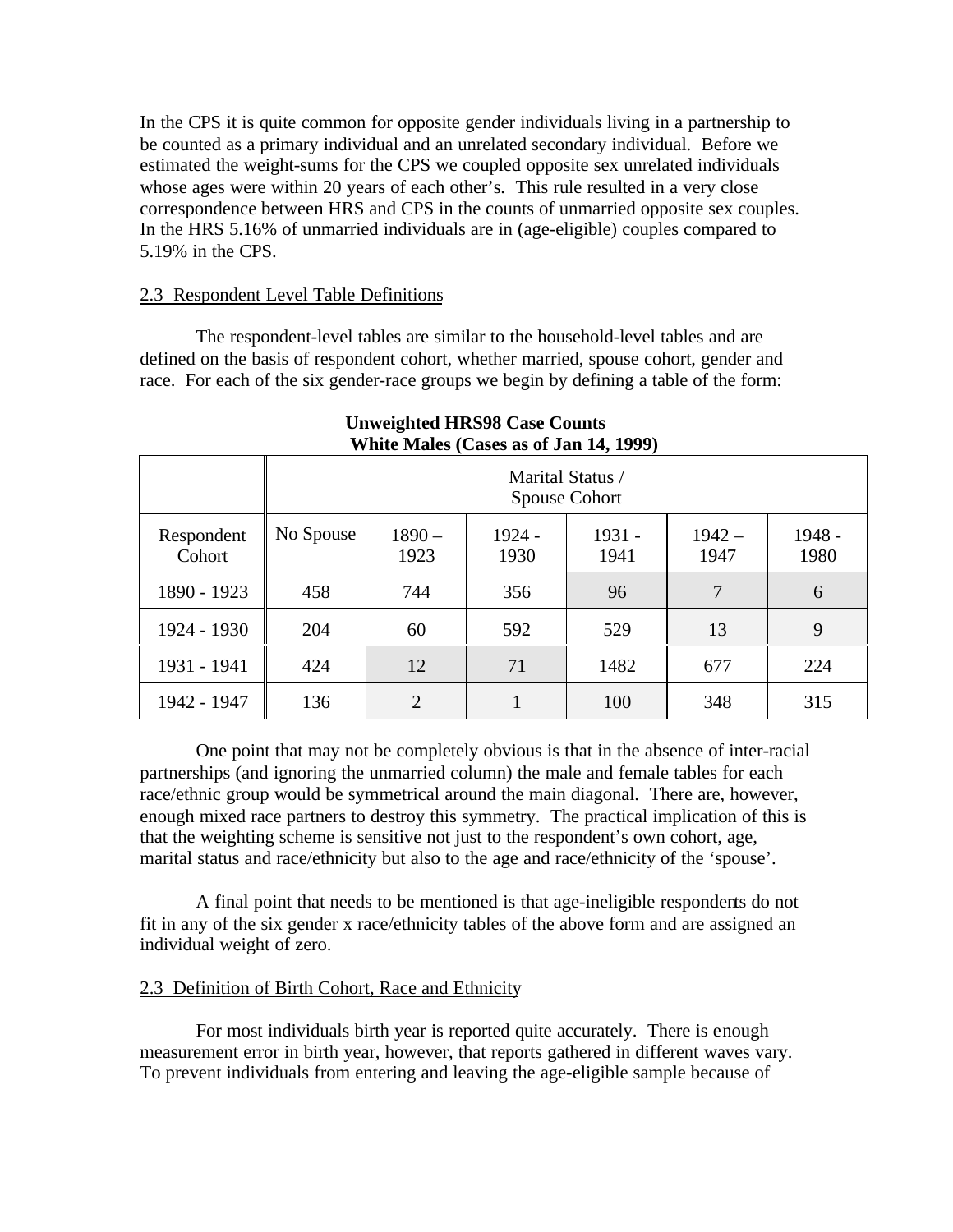measurement error in birth year reports, we decided to define the birth year for weighting purposes (WGTBYR) to be the first report of age given.

Because the purpose of breaking out the individual races and ethnicity is to account for the original oversample of Blacks and Hispanics we use a priority coding in which Hispanic ethnicity is given precedence over race. Thus, Hispanics of all races are grouped together and only non-Hispanic Blacks are considered Black. The White category also contains all non-Black, non-Hispanic individuals (e.g. Asian Americans).

Whenever we have missing data on the key variables we employ the assumption of heterosexual assortative mating—that is we assume individuals marry or partner with opposite sex individuals like themselves in terms of age, race and ethnicity. Thus, if age is missing for one partner we use the other partner's age.

#### 2.4 Minimum Cell Size and Combining Cells

Since there are a total of 144 cells in the six gender/race tables of this form, it is not surprising that some cells will be empty or will contain only a few cases. The existence of these sparse cells can, because of small numbers, result in extreme weights. For this reason we decided to impose a minimum cell count of 20 cases. This required us to combine some cells with neighboring cells and since the respondent=s own cohort membership is more important in determining the effective selection probability than is his spouse-s we decided to collapse cells horizontally as depicted in the table. Thus for the 13 AHEAD age respondents married to War Baby or younger spouses we combined them with 96 HRS spouse cases. The corresponding combinations for the other respondent's cohorts are indicated by the shading in the table. It is important to note that the same pattern of cell combinations used in the HRS must be used in the CPS tables to avoid downward bias in the weights.

#### 2.5 Refined Cohort Definition

Although the cohort definitions used in Table 1 do a good job of capturing differences in the initial selection probabilities, they leave something to be desired when it comes to controlling for differential mortality. The reason is that the age range of the original cohorts is quite broad, especially for the AHEAD subsample, and this means we are treating individuals with quite different mortality rates equivalently. For this reason, when sample size permitted, we refined the cohort definitions by breaking out AHEAD respondents born prior to 1914 from the younger ones and HRS respondents born prior to 1937 from those born during or after 1937. After careful examination we decided that cell counts were sufficiently large for Whites and for all unmarried respondents to support this refinement. The fact that the refined cohort definition could be used for all unmarried respondents is quite fortuitous since we are far less likely to learn of the death of these respondents than we are of those with a surviving spouse.